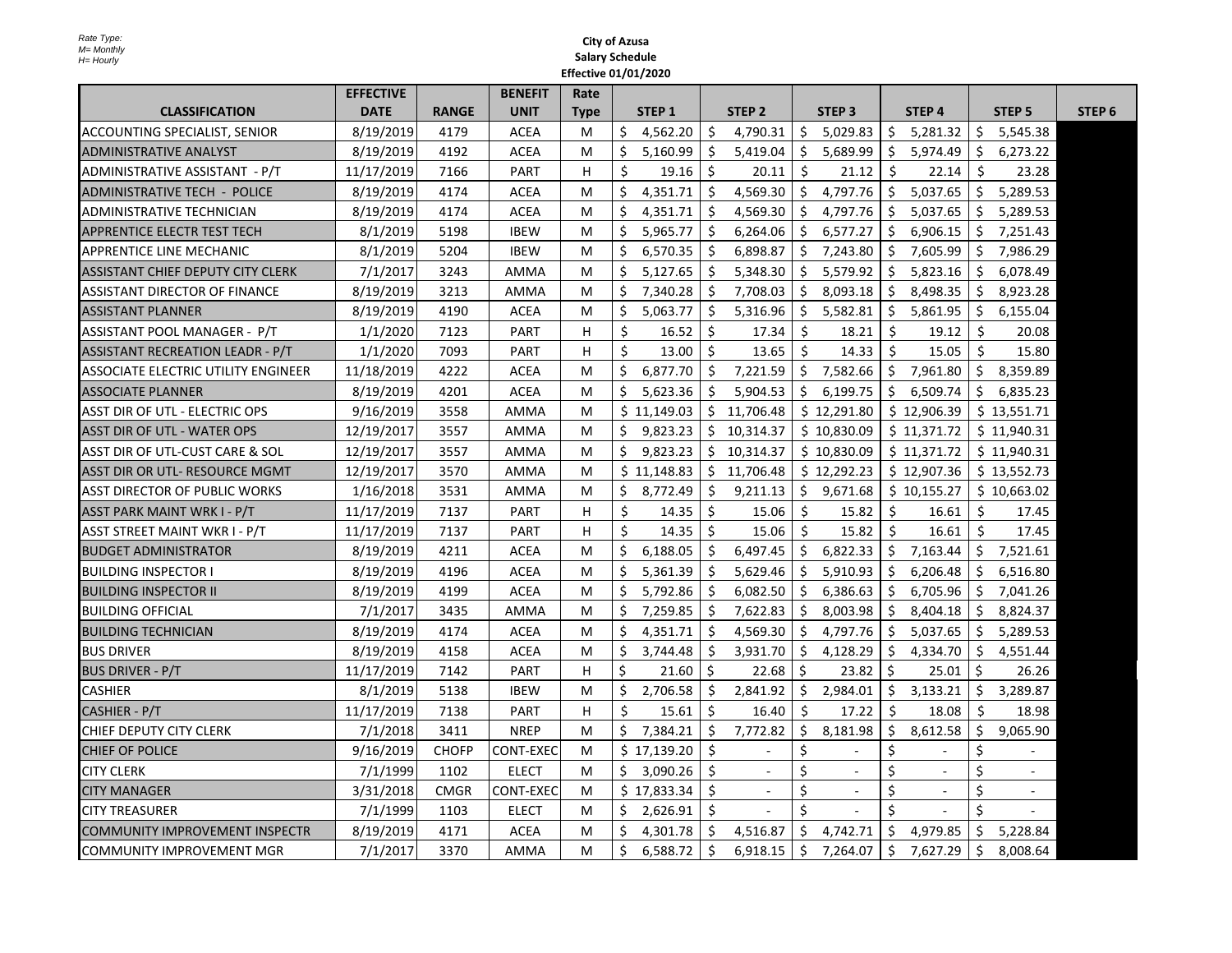|                                          | <b>EFFECTIVE</b> |               | <b>BENEFIT</b>   | Rate        |    |                   |     |                          |         |                          |                    |                   |              |                   |                   |
|------------------------------------------|------------------|---------------|------------------|-------------|----|-------------------|-----|--------------------------|---------|--------------------------|--------------------|-------------------|--------------|-------------------|-------------------|
| <b>CLASSIFICATION</b>                    | <b>DATE</b>      | <b>RANGE</b>  | <b>UNIT</b>      | <b>Type</b> |    | STEP <sub>1</sub> |     | STEP <sub>2</sub>        |         | STEP <sub>3</sub>        |                    | STEP <sub>4</sub> |              | STEP <sub>5</sub> | STEP <sub>6</sub> |
| COMMUNITY RESOURCE SPEC P/T              | 11/17/2019       | 7142          | <b>PART</b>      | H           | Ś. | 21.60             | Ś.  | 22.68                    | Ŝ.      | 23.82                    | \$                 | 25.01             | Ŝ.           | 26.26             |                   |
| <b>COMMUNITY RESOURCE SPECIALIST</b>     | 8/19/2019        | 4158          | <b>ACEA</b>      | м           | \$ | 3,744.48          | \$  | 3,931.70                 | \$      | 4,128.29                 | \$                 | 4,334.70          | \$           | 4,551.44          |                   |
| <b>COMMUNITY SERVICE OFFICER</b>         | 8/19/2019        | 9164          | <b>CAPP</b>      | м           | Ś  | 4,048.76          | \$. | 4,251.20                 | \$      | 4,463.76                 | \$                 | 4,686.95          | \$           | 4,921.29          |                   |
| <b>COMMUNITY SERVICE OFFICER - FIELD</b> | 8/19/2019        | 9170          | <b>CAPP</b>      | М           | Ŝ. | 4,251.20          | Ŝ.  | 4,463.76                 | \$      | 4,686.95                 | Ŝ.                 | 4,921.30          | Ŝ.           | 5,167.36          |                   |
| <b>COUNCILMEMBER</b>                     | 7/1/1999         | 1101          | <b>COUNCIL</b>   | M           | Ś. | 400.00            | Ŝ.  | $\sim$                   | \$      | $\overline{\phantom{a}}$ | $\mathsf{\hat{S}}$ |                   | <sup>5</sup> |                   |                   |
| <b>COURT LIAISON OFFICR</b>              | 8/9/2017         | 9192          | <b>NREP</b>      | М           | \$ | 5,328.75          | \$  | 5,595.19                 | \$      | 5,874.95                 | \$.                | 6,168.69          | \$           | 6,477.13          |                   |
| <b>CUST CARE OPERATIONS SUPERVSR</b>     | 8/1/2019         | 5203          | <b>IBEW</b>      | м           | Ś  | 6,188.29          | Ś.  | 6,497.68                 | \$      | 6,822.57                 | Ŝ.                 | 7,163.71          | \$           | 7,521.89          |                   |
| CUSTODIAN - P/T                          | 1/1/2020         | 7120          | <b>PART</b>      | н           | Ś  | 13.13             | Ŝ.  | 13.79                    | Ŝ.      | 14.48                    | Ŝ.                 | 15.20             | Ŝ.           | 15.96             |                   |
| <b>CUSTOMER CARE LEAD</b>                | 8/1/2019         | 5180          | <b>IBEW</b>      | м           | \$ | 4,990.25          | \$  | 5,239.76                 | \$      | 5,501.75                 | \$                 | 5,776.84          | \$           | 6,065.68          |                   |
| <b>CUSTOMER SERVICE REP I</b>            | 8/1/2019         | 5154          | <b>IBEW</b>      | М           | Ś  | 3,897.19          | \$  | 4,092.06                 | \$      | 4,296.66                 | Ŝ.                 | 4,511.48          | S.           | 4,737.06          |                   |
| CUSTOMER SERVICE REP I - P/T             | 11/17/2019       | 5154          | <b>PART</b>      | H           | Ś. | 22.48             | Ŝ.  | 23.61                    | Ŝ.      | 24.79                    | Ŝ.                 | 26.03             | Ŝ.           | 27.33             |                   |
| <b>CUSTOMER SERVICE REP II</b>           | 8/1/2019         | 5164          | <b>IBEW</b>      | М           | S  | 4,291.11          | \$  | 4,505.67                 | \$      | 4,730.94                 | \$.                | 4,967.49          | \$           | 5,215.87          |                   |
| ICUSTOMER SERVICE REP III                | 8/1/2019         | 5174          | <b>IBEW</b>      | м           | \$ | 4,726.32          | \$  | 4,962.64                 | \$      | 5,210.77                 | Ŝ.                 | 5,471.31          | \$           | 5,744.87          |                   |
| DEPARTMENT INTERN - P/T                  | 1/1/2020         | 7104          | <b>PART</b>      | H           | Ś. | 13.00             | Ŝ.  | 13.65                    | Ŝ.      | 14.33                    | \$                 | 15.05             | Ŝ.           | 15.80             |                   |
| <b>DEPUTY CITY CLERK I - P/T</b>         | 11/17/2019       | 7142          | <b>PART</b>      | н           | \$ | 21.60             | Ŝ.  | 22.68                    | -Ś      | 23.82                    | Ŝ.                 | 25.01             | Ŝ.           | 26.26             |                   |
| IDEPUTY CITY CLERK II                    | 8/19/2019        | 4174          | <b>ACEA</b>      | м           | Ś. | 4.351.71          | Ŝ.  | 4.569.30                 | Ś.      | 4,797.76                 | Ŝ.                 | 5,037.65          | Ŝ.           | 5.289.53          |                   |
| IDEVELOPMENT SERVICES ASSISTANT          | 8/19/2019        | 4174          | <b>ACEA</b>      | M           | Ś. | 4,351.71          | Ŝ.  | 4,569.30                 | \$      | 4,797.76                 | Ś.                 | 5,037.65          | Ŝ.           | 5,289.53          |                   |
| DIRECTOR OF ADMINISTRATIVE SERVICES      | 8/20/2019        | <b>DIRFN</b>  | <b>CONT-EXEC</b> | М           |    | \$14,590.83       | \$  | $\overline{\phantom{a}}$ | \$      |                          | \$                 |                   | \$           |                   |                   |
| DIRECTOR OF ECON & COMM DEV              | 1/28/2019        | <b>ECDDIR</b> | CONT-EXEC        | м           |    | \$13,166.67       | Ś.  |                          | \$      |                          | \$                 |                   | \$           |                   |                   |
| DIRECTOR OF IT & LIBRARY SVCS            | 7/1/2016         | <b>DITLB</b>  | CONT-EXEC        | M           |    | \$13,267.95       | Ś.  |                          | \$      |                          | \$                 |                   | \$           |                   |                   |
| DIRECTOR OF PUB WORKS/CITY ENG           | 12/2/2019        | <b>PWDCE</b>  | <b>CONT-EXEC</b> | M           |    | \$13,333.33       | \$  | $\overline{a}$           | \$      |                          | \$                 |                   | \$           |                   |                   |
| DIRECTOR OF RECREATION & FAM SVCS        | 1/3/2018         | <b>DREC</b>   | CONT-EXEC        | M           |    | \$12,176.67       | Ś.  | $\sim$                   | $\zeta$ | ÷.                       | Ś.                 |                   | Ś.           | $\sim$            |                   |
| DIRECTOR OF UTILITIES                    | 8/13/2018        | <b>DUTIL</b>  | CONT-EXEC        | M           |    | \$16,568.33       | Ś.  |                          | \$      |                          | \$                 |                   | $\zeta$      |                   |                   |
| <b>ECONOMIC DEVELOPMENT SPECIALIST</b>   | 8/19/2019        | 4190          | <b>ACEA</b>      | м           | Ś. | 5,063.77          | Ś.  | 5,316.96                 | \$      | 5,582.81                 | Ŝ.                 | 5,861.95          | \$           | 6,155.04          |                   |
| <b>ELECTRIC CREW SUPERVISOR</b>          | 8/1/2019         | 5228          | <b>IBEW</b>      | м           | Ś. | 9,264.57          | Ŝ.  | 9,727.80                 |         | \$10,214.19              |                    | \$10,724.90       |              | \$11,261.14       |                   |
| IELECTRIC DISTRIBUTION SUPERVISOR        | 8/1/2019         | 5243          | <b>IBEW</b>      | м           |    | \$10,144.70       |     | \$10,651.94              |         | \$11,184.53              |                    | \$11,743.76       |              | \$12,330.95       |                   |
| IELECTRIC TROUBLESHOOTER                 | 9/16/2019        | 5256          | <b>IBEW</b>      | м           | Ŝ. | 8,422.33          | Ŝ.  | 8,843.45                 | Ŝ.      | 9,285.62                 | Ś.                 | 9,749.90          |              | \$10,237.40       |                   |
| <b>ELECTRICAL ENGINEER</b>               | 7/1/2017         | 3448          | AMMA             | м           | Ś  | 7,532.91          | \$  | 7,909.54                 | \$      | 8,305.03                 | \$                 | 8,720.28          | \$           | 9,156.28          |                   |
| ELECTRICAL TEST TECHNICIAN               | 8/1/2019         | 5213          | <b>IBEW</b>      | М           | \$ | 6,904.95          | \$  | 7,250.20                 | \$      | 7,612.70                 | \$                 | 7,993.35          | \$           | 8,393.00          |                   |
| <b>ENGINEERING ASSISTANT</b>             | 8/19/2019        | 4186          | <b>ACEA</b>      | М           | Ś  | 4.875.00          | Ŝ.  | 5,118.75                 | Ŝ.      | 5,374.69                 | Ŝ.                 | 5,643.42          | Ŝ.           | 5,925.59          |                   |
| <b>ENGINEERING ASSOCIATE</b>             | 8/19/2019        | 4222          | <b>ACEA</b>      | м           | Ŝ. | 6,877.70          | \$  | 7,221.59                 | \$      | 7,582.66                 | \$.                | 7,961.80          | S.           | 8,359.89          |                   |
| IENGINEERING TECHNICIAN                  | 8/19/2019        | 4165          | ACEA             | М           | Ś  | 3,998.31          | \$  | 4,198.23                 | \$      | 4,408.14                 | \$.                | 4,628.54          | \$.          | 4,859.97          |                   |
| ENVIRONMENTAL PROGRAMS MANAGER           | 8/19/2019        | 3213          | <b>AMMA</b>      | M           | Ś  | 7,340.28          | Ŝ.  | 7,708.03                 | \$      | 8,093.18                 | Ŝ.                 | 8,498.35          | Ŝ.           | 8,923.28          |                   |
| ENVIRONMENTAL PROGRAMS SPECIALIST        | 8/19/2019        | 3204          | AMMA             | м           | Ś  | 6,481.21          | \$  | 6,804.85                 | \$      | 7,144.62                 | \$.                | 7,500.61          | \$           | 7,874.24          |                   |
| IEXEC ASSISTANT ADMIN SVCS DEPT          | 8/10/2017        | 4179          | <b>NREP</b>      | м           | \$ | 4,562.20          | Ŝ.  | 4,790.31                 | \$      | 5,029.83                 | Ŝ.                 | 5,281.32          | \$           | 5,545.38          |                   |
| EXEC ASSISTANT TO THE CITY MGR           | 8/11/2017        | 4187          | <b>NREP</b>      | м           | Ś  | 4,980.71          | Ŝ.  | 5,229.75                 | Ŝ.      | 5,491.23                 | Ŝ.                 | 5,765.79          | Ŝ.           | 6,054.08          |                   |
| <b>FACILITIES MAINTENANCE FOREMAN</b>    | 6/18/2019        | 8184          | SEIU             | м           | Ś. | 4,931.88          | \$  | 5,178.47                 | \$      | 5,437.40                 | \$                 | 5,709.27          | Ś.           | 5,994.73          |                   |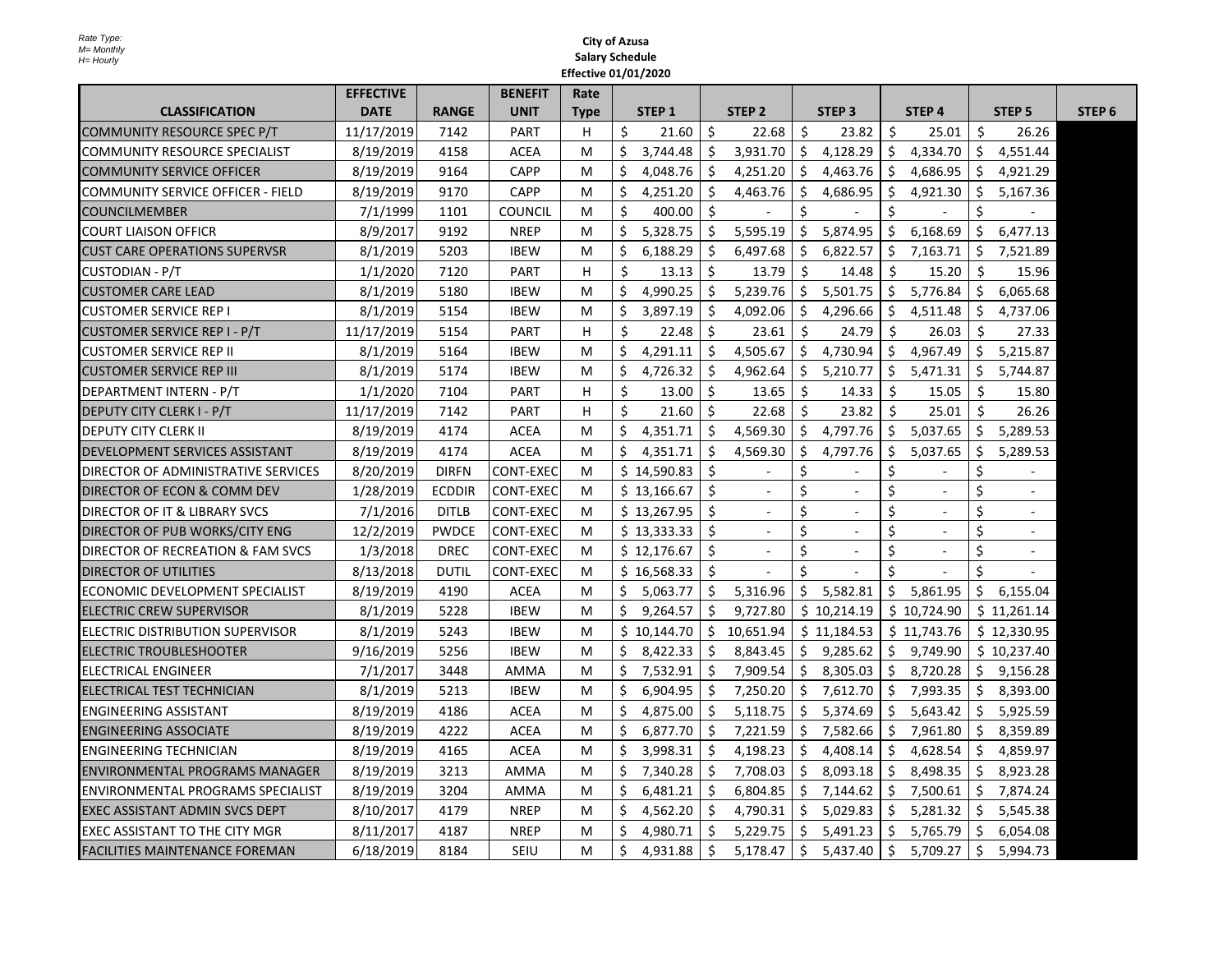|                                  | <b>EFFECTIVE</b> |              | <b>BENEFIT</b> | Rate        |              |                   |    |                   |     |                   |              |                   |     |                   |                   |
|----------------------------------|------------------|--------------|----------------|-------------|--------------|-------------------|----|-------------------|-----|-------------------|--------------|-------------------|-----|-------------------|-------------------|
| <b>CLASSIFICATION</b>            | <b>DATE</b>      | <b>RANGE</b> | <b>UNIT</b>    | <b>Type</b> |              | STEP <sub>1</sub> |    | STEP <sub>2</sub> |     | STEP <sub>3</sub> |              | STEP <sub>4</sub> |     | STEP <sub>5</sub> | STEP <sub>6</sub> |
| FIELD SERVICE REPRESENTATIVE     | 8/1/2019         | 5184         | <b>IBEW</b>    | М           | \$           | 5,207.07          | Ŝ. | 5,467.42          | \$  | 5,740.79          | \$           | 6,027.82          | \$  | 6,329.22          |                   |
| <b>FIELD SERVICE SUPERVISOR</b>  | 8/1/2019         | 5194         | <b>IBEW</b>    | M           | \$           | 5,738.15          | \$ | 6,025.05          | \$  | 6,326.32          | \$           | 6,642.63          | \$  | 6,974.76          |                   |
| HOME DELIVERED MEAL ASST - P/T   | 1/1/2020         | 7093         | <b>PART</b>    | H           | \$           | 13.00             | Ś. | 13.65             | Ŝ.  | 14.33             | Ŝ.           | 15.05             | Ŝ.  | 15.80             |                   |
| HOME DELIVERED MEAL MGR - P/T    | 1/1/2020         | 7119         | <b>PART</b>    | н           | \$           | 14.30             | Ś. | 15.02             | Ŝ.  | 15.77             | Ŝ.           | 16.55             | Ŝ.  | 17.38             |                   |
| <b>HR/RISK MGT ANALYST</b>       | 8/12/2017        | 4192         | <b>NREP</b>    | M           | \$           | 5.160.99          | Ś. | 5,419.04          | Ŝ.  | 5,689.99          | Ś.           | 5,974.49          | Ŝ.  | 6,273.22          |                   |
| <b>HUMAN RESOURCES MANAGER</b>   | 8/20/2019        | 3213         | <b>NREP</b>    | M           | Ś.           | 7,340.28          | Ŝ. | 7,708.03          | Ŝ.  | 8,093.18          | Ŝ.           | 8,498.35          | Ŝ.  | 8,923.28          |                   |
| HUMAN RESOURCES TECHNICIAN       | 8/19/2019        | 4174         | <b>NREP</b>    | М           | \$           | 4,351.71          | \$ | 4,569.30          | \$. | 4,797.76          | \$           | 5,037.65          | \$  | 5,289.53          |                   |
| HUMAN RESOURCES TECHNICIAN - P/T | 11/17/2019       | 4174         | <b>PART</b>    | н           | \$           | 25.11             | \$ | 26.36             | \$  | 27.68             | Ŝ.           | 29.06             | Ś.  | 30.52             |                   |
| INFO TECH SYS & NETWORK MGR      | 3/11/2018        | 3531         | AMMA           | M           | Ś.           | 8,772.49          | Ś. | 9,211.13          | Ŝ.  | 9,671.68          |              | \$10,155.27       |     | \$10.663.02       |                   |
| <b>INFORMATION TECH ANALYST</b>  | 8/19/2019        | 4188         | <b>ACEA</b>    | М           | \$           | 5,000.91          | \$ | 5,250.96          | \$  | 5,513.50          | \$           | 5,789.18          | \$  | 6,078.64          |                   |
| INFORMATION TECH ANALYST P/T     | 11/17/2019       | 4188         | <b>PART</b>    | H           | \$           | 28.85             | Ŝ. | 30.29             | Ŝ.  | 31.81             | Ŝ.           | 33.40             | Ŝ.  | 35.07             |                   |
| INSTRUCTOR GUARD - P/T           | 1/1/2020         | 7109         | PART           | н           | $\zeta$      | 14.30             | Ŝ. | 15.02             | \$  | 15.77             | $\zeta$      | 16.55             | Ŝ.  | 17.38             |                   |
| JAIL, FLEET & FACILITIES COORD   | 8/19/2019        | 9164         | <b>NREP</b>    | М           | \$           | 4,048.76          | Ś. | 4,251.20          | \$  | 4,463.76          | \$           | 4,686.95          | \$. | 4,921.29          |                   |
| <b>LIBRARIAN</b>                 | 8/19/2019        | 4175         | <b>ACEA</b>    | M           | Ś.           | 4,790.31          | Ś. | 5,029.83          | \$  | 5,281.32          | Ŝ.           | 5,545.38          | Ś.  | 5,822.65          |                   |
| LIBRARIAN - P/T                  | 11/17/2019       | 4175         | <b>PART</b>    | н           | \$           | 27.64             | Ŝ. | 29.02             | \$  | 30.47             | \$           | 31.99             | \$  | 33.59             |                   |
| LIBRARY AIDE - P/T               | 1/1/2020         | 7105         | <b>PART</b>    | н           | $\mathsf{S}$ | 13.65             | Ŝ. | 14.33             | Ŝ.  | 15.05             | <sup>5</sup> | 15.80             | Ŝ.  | 16.59             |                   |
| <b>LIBRARY ASSISTANT III</b>     | 8/19/2019        | 4150         | <b>ACEA</b>    | M           | Ś.           | 3,475.30          | Ś. | 3,649.07          | Ŝ.  | 3.831.52          | Ś.           | 4.023.09          | Ś.  | 4.224.25          |                   |
| LIBRARY BOOKMOBILE DRIVER - P/T  | 1/1/2020         | 7116         | <b>PART</b>    | н           | \$           | 15.02             | Ŝ. | 15.77             | Ŝ.  | 16.55             | Ŝ.           | 17.38             | Ŝ.  | 18.25             |                   |
| LIBRARY CIRCULATION SUPERVISOR   | 8/19/2019        | 4166         | <b>ACEA</b>    | M           | \$           | 4,052.40          | \$ | 4,255.02          | \$  | 4,467.78          | \$           | 4,691.17          | \$  | 4,925.72          |                   |
| LIBRARY PAGE - P/T               | 1/1/2020         | 7099         | <b>PART</b>    | н           | $\zeta$      | 13.00             | Ś. | 13.65             | Ŝ.  | 14.33             | Ŝ.           | 15.05             | Ŝ.  | 15.80             |                   |
| LIBRARY SERVICES MANAGER         | 10/7/2019        | 3348         | AMMA           | М           | \$           | 6,634.12          | Ś. | 6,965.83          | \$  | 7,314.12          | \$           | 7,679.83          | Ś.  | 8,063.82          |                   |
| LIFEGUARD - P/T                  | 1/1/2020         | 7099         | <b>PART</b>    | H           | Ŝ.           | 13.00             | Ŝ. | 13.65             | Ŝ.  | 14.33             | Ŝ.           | 15.05             | Ŝ.  | 15.80             |                   |
| LINE MECHANIC                    | 8/1/2019         | 5218         | <b>IBEW</b>    | М           | \$           | 7,532.07          | \$ | 7,908.67          | \$  | 8,304.11          | \$           | 8,719.32          | \$  | 9,155.27          |                   |
| LIT SRV & ADLT ED COORD          | 8/19/2019        | 4321         | <b>ACEA</b>    | M           | Ś.           | 4,392.98          | Ŝ. | 4,612.66          | \$  | 4,843.26          | Ŝ.           | 5,085.42          | Ŝ.  | 5,339.69          |                   |
| LIT SRV & ADLT ED COORD - P/T    | 11/17/2019       | 4321         | <b>PART</b>    | H           | $\zeta$      | 25.34             | Ŝ. | 26.61             | Ŝ.  | 27.94             | Ŝ.           | 29.34             | Ŝ.  | 30.81             |                   |
| LITERACY PROGRAM ASSISTANT       | 8/19/2019        | 4320         | ACEA           | М           | \$           | 2,888.88          | Ś. | 3,033.32          | Ŝ.  | 3,184.99          | Ŝ.           | 3,344.25          | Ś.  | 3,511.47          |                   |
| LITERACY PROGRAM ASST - P/T      | 11/17/2019       | 4320         | <b>PART</b>    | н           | $\zeta$      | 16.67             | Ŝ. | 17.50             | Ŝ.  | 18.37             | Ŝ.           | 19.29             | Ŝ.  | 20.26             |                   |
| lMANAGEMENT ANALYST              | 8/15/2017        | 3295         | <b>NREP</b>    | M           | Ś.           | 4,955.10          | Ś. | 5,264.80          | Ŝ.  | 5,574.48          | Ś.           | 5,884.17          | Ś.  | 6,193.89          |                   |
| MANAGEMENT INTERN - P/T          | 1/1/2020         | 7108         | <b>PART</b>    | H           | \$           | 14.30             | \$ | 15.02             | \$  | 15.77             | \$           | 16.55             | Ŝ.  | 17.38             |                   |
| <b>MAYOR</b>                     | 7/1/1999         | 1101         | <b>COUNCIL</b> | M           | Ŝ.           | 400.00            | Ś. |                   | Ś.  |                   | Ś.           |                   | Ś   |                   |                   |
| <b>METER READER</b>              | 8/1/2019         | 5179         | <b>IBEW</b>    | М           | \$           | 4,960.75          | \$ | 5,208.79          | \$  | 5,469.23          | \$           | 5,742.70          | Ś.  | 6,029.83          |                   |
| METER READER - P/T               | 11/17/2019       | 5179         | <b>PART</b>    | H           | \$           | 28.62             | Ŝ. | 30.05             | Ŝ.  | 31.55             | Ŝ.           | 33.13             | Ŝ.  | 34.79             |                   |
| NEIGHBORHOOD SVCS COORDINATOR    | 7/1/2017         | 3210         | <b>AMMA</b>    | M           | Ś.           | 5,841.62          | Ś. | 6,133.20          | \$  | 6,440.95          | \$           | 6,762.13          | Ŝ.  | 7,099.42          |                   |
| OFC SP I/WTR DRGHT TECH - P/T    | 11/17/2019       | 4133         | <b>PART</b>    | н           | \$           | 17.13             | \$ | 17.99             | Ŝ.  | 18.89             | Ŝ.           | 19.83             | Ŝ.  | 20.82             |                   |
| <b>OFFICE SPECIALIST I</b>       | 8/19/2019        | 4133         | <b>ACEA</b>    | М           | \$           | 2,969.56          | \$ | 3,118.04          | \$  | 3,273.94          | \$           | 3,437.64          | \$  | 3,609.52          |                   |
| OFFICE SPECIALIST I - P/T        | 11/17/2019       | 4133         | <b>PART</b>    | H           | \$           | 17.13             | Ŝ. | 17.99             | Ŝ.  | 18.89             | Ŝ.           | 19.83             | Ŝ.  | 20.82             |                   |
| <b>OFFICE SPECIALIST II</b>      | 8/19/2019        | 4143         | <b>ACEA</b>    | M           | \$           | 3,256.62          | Ŝ. | 3,419.45          | \$  | 3,590.42          | \$           | 3,769.94          | \$  | 3,958.44          |                   |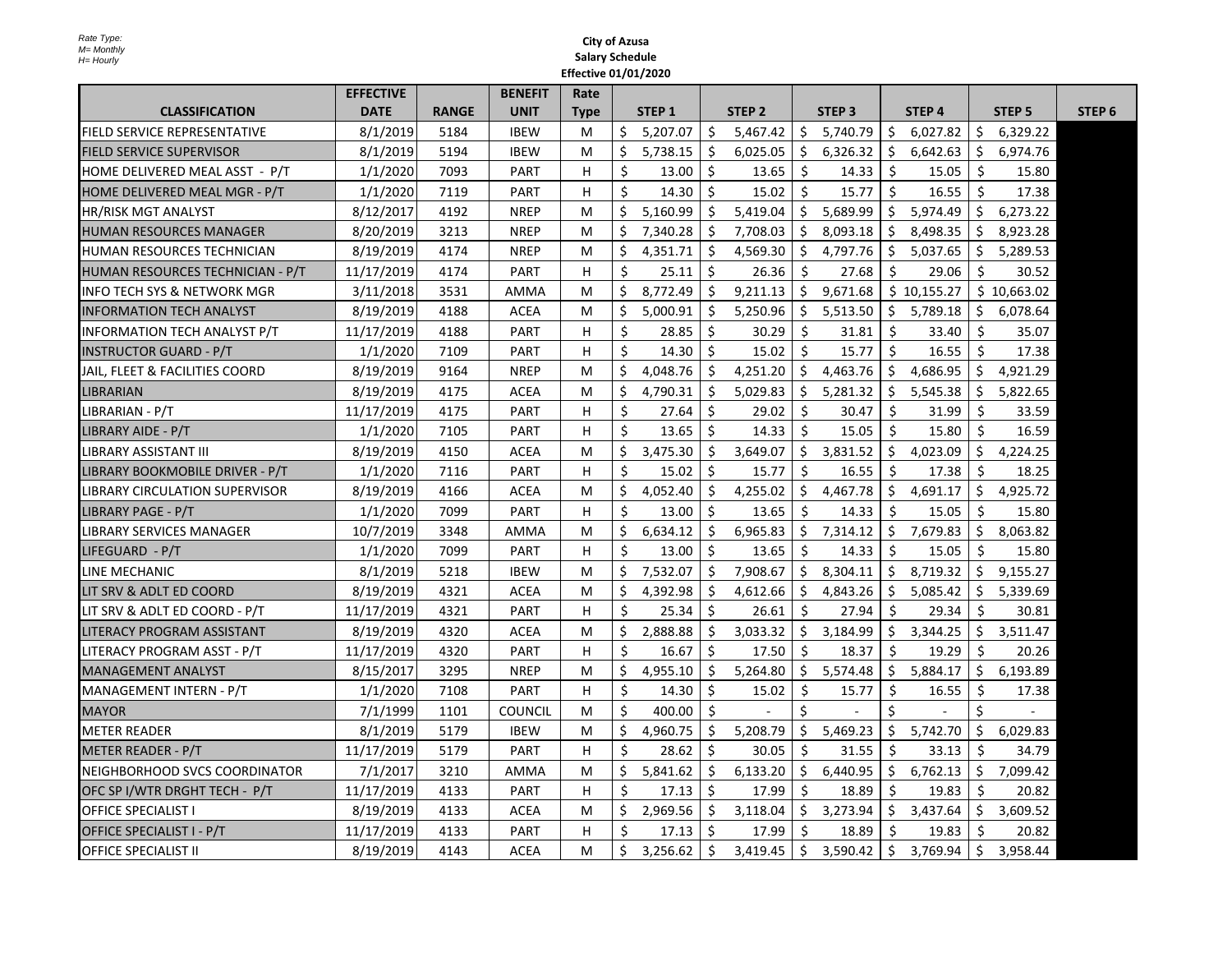|                                         | <b>EFFECTIVE</b> |              | <b>BENEFIT</b> | Rate        |         |                   |              |                   |                    |                   |     |                   |     |                   |                   |
|-----------------------------------------|------------------|--------------|----------------|-------------|---------|-------------------|--------------|-------------------|--------------------|-------------------|-----|-------------------|-----|-------------------|-------------------|
| <b>CLASSIFICATION</b>                   | <b>DATE</b>      | <b>RANGE</b> | <b>UNIT</b>    | <b>Type</b> |         | STEP <sub>1</sub> |              | STEP <sub>2</sub> |                    | STEP <sub>3</sub> |     | STEP <sub>4</sub> |     | STEP <sub>5</sub> | STEP <sub>6</sub> |
| OFFICE SPECIALIST II - P/T              | 11/17/2019       | 4143         | <b>PART</b>    | M           | $\zeta$ | 18.79             | Ŝ.           | 19.73             | Ŝ.                 | 20.71             | Ŝ.  | 21.75             | Ŝ.  | 22.84             |                   |
| PARK AMBASSADOR - P/T                   | 1/1/2020         | 7113         | <b>PART</b>    | M           | $\zeta$ | 13.00             | Ś.           | 13.65             | Ŝ.                 | 14.33             | Ŝ.  | 15.05             | Ŝ.  | 15.80             |                   |
| <b>PARK MAINT CREW SUPERVISOR</b>       | 8/19/2019        | 4184         | <b>ACEA</b>    | M           | \$      | 4,783.37          | \$           | 5,022.54          | \$                 | 5,273.67          | \$  | 5,537.35          | \$  | 5,814.22          |                   |
| PARK MAINT SUPERVISOR                   | 8/19/2019        | 4196         | <b>ACEA</b>    | M           | \$      | 5,361.39          | \$           | 5,629.46          | \$                 | 5,910.93          | \$  | 6,206.48          | \$  | 6,516.80          |                   |
| <b>PARK MAINT WORKER I</b>              | 8/19/2019        | 4153         | <b>ACEA</b>    | M           | \$      | 3,573.73          | $\mathsf{S}$ | 3,752.42          | $\mathsf{\hat{S}}$ | 3,940.04          | Ś.  | 4,137.04          | Ś.  | 4,343.89          |                   |
| <b>PARK MAINT WORKER II</b>             | 8/19/2019        | 4163         | <b>ACEA</b>    | M           | Ś.      | 3,923.98          | Ŝ.           | 4,120.18          | Ŝ.                 | 4,326.19          | Ŝ.  | 4,542.50          | Ŝ.  | 4,769.62          |                   |
| <b>PARK MAINT WORKER III</b>            | 8/19/2019        | 4174         | <b>ACEA</b>    | M           | \$      | 4,351.71          | \$           | 4,569.30          | \$                 | 4,797.76          | \$. | 5,037.65          | \$  | 5,289.53          |                   |
| <b>PAYROLL SPECIALIST</b>               | 8/19/2019        | 4179         | <b>ACEA</b>    | M           | \$      | 4,562.20          | Ś.           | 4,790.31          | \$                 | 5,029.83          | Ŝ.  | 5,281.32          | Ŝ.  | 5,545.38          |                   |
| <b>PLANNING MANAGER</b>                 | 10/1/2018        | 3436         | AMMA           | M           | \$      | 7,622.84          | \$           | 8,003.98          | S.                 | 8,404.18          | \$  | 8,824.37          | \$. | 9,265.59          |                   |
| PLANNING TECHNICIAN                     | 8/19/2019        | 4165         | <b>ACEA</b>    | M           | \$      | 3,998.31          | Ś.           | 4,198.23          | \$                 | 4,408.14          | \$  | 4,628.54          | Ŝ.  | 4,859.97          |                   |
| POLICE ADMINSTRTIVE SVC MGR             | 7/1/2017         | 3411         | AMMA           | M           | \$      | 7,384.21          | \$           | 7,772.82          | \$                 | 8,181.98          | \$. | 8,612.58          | Ŝ.  | 9,065.90          |                   |
| POLICE AIDE - P/T                       | 1/1/2020         | 7080         | <b>PART</b>    | H           | \$      | 13.10             | \$           | 13.75             | Ŝ.                 | 14.44             | Ŝ.  | 15.16             | Ŝ.  | 15.92             |                   |
| POLICE CAPTAIN                          | 8/19/2019        | 3482         | APMA           | M           |         | \$12,155.60       | \$           | 12,763.38         |                    | \$13,401.56       |     | \$14,071.63       |     | \$14,775.21       |                   |
| POLICE COMMUNICATION SUPRVISOR          | 8/16/2017        | 9195         | <b>NREP</b>    | M           | \$      | 6,143.70          | Ś.           | 6,450.85          | Ŝ.                 | 6,773.38          | Ŝ.  | 7,112.05          | \$  | 7,467.66          |                   |
| POLICE DEPT INFO SYS MANAGER            | 2/26/2018        | 3345         | AMMA           | M           | \$      | 7,279.70          | Ŝ.           | 7,643.67          | Ŝ.                 | 8,025.86          | Ŝ.  | 8,427.16          | Ś.  | 8,848.50          |                   |
| POLICE DISPATCHER                       | 8/19/2019        | 9166         | <b>CAPP</b>    | M           | \$      | 4,226.96          | Ŝ.           | 4,438.31          | Ŝ.                 | 4,660.22          | Ŝ.  | 4,893.23          | Ŝ.  | 5,137.90          |                   |
| POLICE DISPATCHER - P/T                 | 11/17/2019       | 9166         | PART           | H           | \$      | 24.39             | \$           | 25.61             | Ŝ.                 | 26.89             | \$  | 28.23             | Ś.  | 29.64             |                   |
| POLICE LIEUTENANT                       | 8/19/2019        | 3423         | APMA           | M           |         | \$10.241.08       |              | \$10,753.15       |                    | \$11,290.80       |     | \$11,855.34       |     | \$12.448.11       |                   |
| <b>POLICE OFFICER</b>                   | 8/19/2019        | 6101         | <b>APOA</b>    | M           | \$      | 6,466.33          | \$           | 6,791.87          |                    | \$7,134.55        | \$  | 7,495.18          |     | \$7,874.78        | \$8,268.52        |
| POLICE OFFICER CORPORAL                 | 8/19/2019        | 6106         | <b>APOA</b>    | M           | \$      | 6,789.66          | \$           | 7,131.46          | \$                 | 7,491.28          | \$  | 7,869.94          | \$  | 8,268.52          | \$8,681.95        |
| POLICE OFFICER RESERVE - LEVEL I - P/T  | 11/17/2019       | 6101R        | <b>PART</b>    | н           | \$      | 37.31             |              |                   |                    |                   |     |                   |     |                   |                   |
| POLICE OFFICER RESERVE - LEVEL II - P/T | 11/17/2019       | 6184R        | <b>PART</b>    | н           | Ŝ.      | 30.46             |              |                   |                    |                   |     |                   |     |                   |                   |
| <b>POLICE OFFICER TRAINEE</b>           | 8/19/2019        | 6184         | <b>NREP</b>    | M           | \$      | 5,279.65          | \$           | 5,543.63          | \$                 | 5,820.81          | \$  | 6,111.85          |     | \$6,417.45        |                   |
| POLICE RECORDS SPECIALIST I             | 8/19/2019        | 9140         | <b>CAPP</b>    | M           | \$      | 3,228.02          | \$           | 3,389.42          | Ŝ.                 | 3,558.89          | Ŝ.  | 3,736.84          | Ŝ.  | 3,923.68          |                   |
| POLICE RECORDS SPECIALIST I - P/T       | 11/17/2019       | 9140         | <b>PART</b>    | н           | \$      | 18.62             | Ś.           | 21.48             | Ŝ.                 | 22.56             | Ŝ.  | 23.68             | Ŝ.  | 24.87             |                   |
| POLICE RECORDS SPECIALIST II            | 8/19/2019        | 9150         | <b>CAPP</b>    | M           | Ś.      | 3,546.33          | Ś.           | 3,723.65          | $\mathsf{\hat{S}}$ | 3,909.83          | Ś.  | 4,105.32          | Ś.  | 4,310.59          |                   |
| POLICE RECORDS SPECIALIST III           | 8/19/2019        | 9160         | <b>CAPP</b>    | M           | \$      | 3,870.20          | Ŝ.           | 4,063.71          | Ŝ.                 | 4,266.90          | \$  | 4,480.24          | Ŝ.  | 4,704.25          |                   |
| POLICE RECORDS SUPERVISOR               | 8/19/2019        | 9165         | <b>CAPP</b>    | M           | \$      | 4,835.28          | \$           | 5,077.04          | \$.                | 5,330.90          | \$. | 5,597.44          | \$  | 5,877.31          |                   |
| <b>POLICE SERGEANT</b>                  | 8/19/2019        | 3416         | APMA           | M           | \$      | 8,581.43          | \$           | 9,010.51          | \$                 | 9,461.04          | \$  | 9,934.10          |     | \$10,430.80       |                   |
| POLICE SERGEANT- RESERVE / P/T          | 11/17/2019       | 7175         | <b>PART</b>    | H           | \$      | 49.51             | \$           | 51.98             | Ŝ.                 | 54.58             | -\$ | 57.31             | \$  | 60.18             |                   |
| POOL MANAGER - P/T                      | 1/1/2020         | 7143         | <b>PART</b>    | н           | Ŝ.      | 17.30             | Ś.           | 18.17             | -Ś                 | 19.08             | Ŝ.  | 20.03             | Ŝ.  | 21.03             |                   |
| POWER RESOURCES SCHEDULER               | 8/19/2019        | 4238         | <b>ACEA</b>    | M           | \$      | 7,240.31          | Ŝ.           | 7,602.95          | Ŝ.                 | 7,983.10          | \$  | 8,382.25          | \$  | 8,801.36          |                   |
| PROP, EVID & CRIME SCENE TECH           | 8/18/2017        | 9191         | <b>NREP</b>    | M           | \$      | 5,160.99          | \$.          | 5,419.04          | \$.                | 5,689.99          | \$. | 5,974.49          | \$. | 6,273.22          |                   |
| PUBLIC WORKS INSPECTOR                  | 6/18/2019        | 8203         | SEIU           | M           | \$      | 5,302.79          | \$           | 5,567.93          | \$                 | 5,846.33          | \$  | 6,138.64          | \$  | 6,445.57          |                   |
| PUBLIC WORKS PROJECT MANAGER            | 11/18/2019       | 4222         | <b>ACEA</b>    | M           | \$      | 6,877.70          | Ŝ.           | 7,221.59          | Ŝ.                 | 7,582.66          | Ŝ.  | 7,961.80          | Ŝ.  | 8,359.89          |                   |
| PUBLIC WORKS SUPERINTENDENT             | 3/18/2019        | 3435         | AMMA           | M           | \$      | 7,259.85          | Ŝ.           | 7,622.83          | Ŝ.                 | 8,003.98          | Ŝ.  | 8,404.18          | Ŝ.  | 8,824.37          |                   |
| <b>PUBLIC WORKS SUPERVISOR</b>          | 6/18/2019        | 8204         | SEIU           | M           | \$      | 5,809.52          | \$           | 6,100.00          | \$                 | 6,405.00          | \$  | 6,725.25          | \$  | 7,061.51          |                   |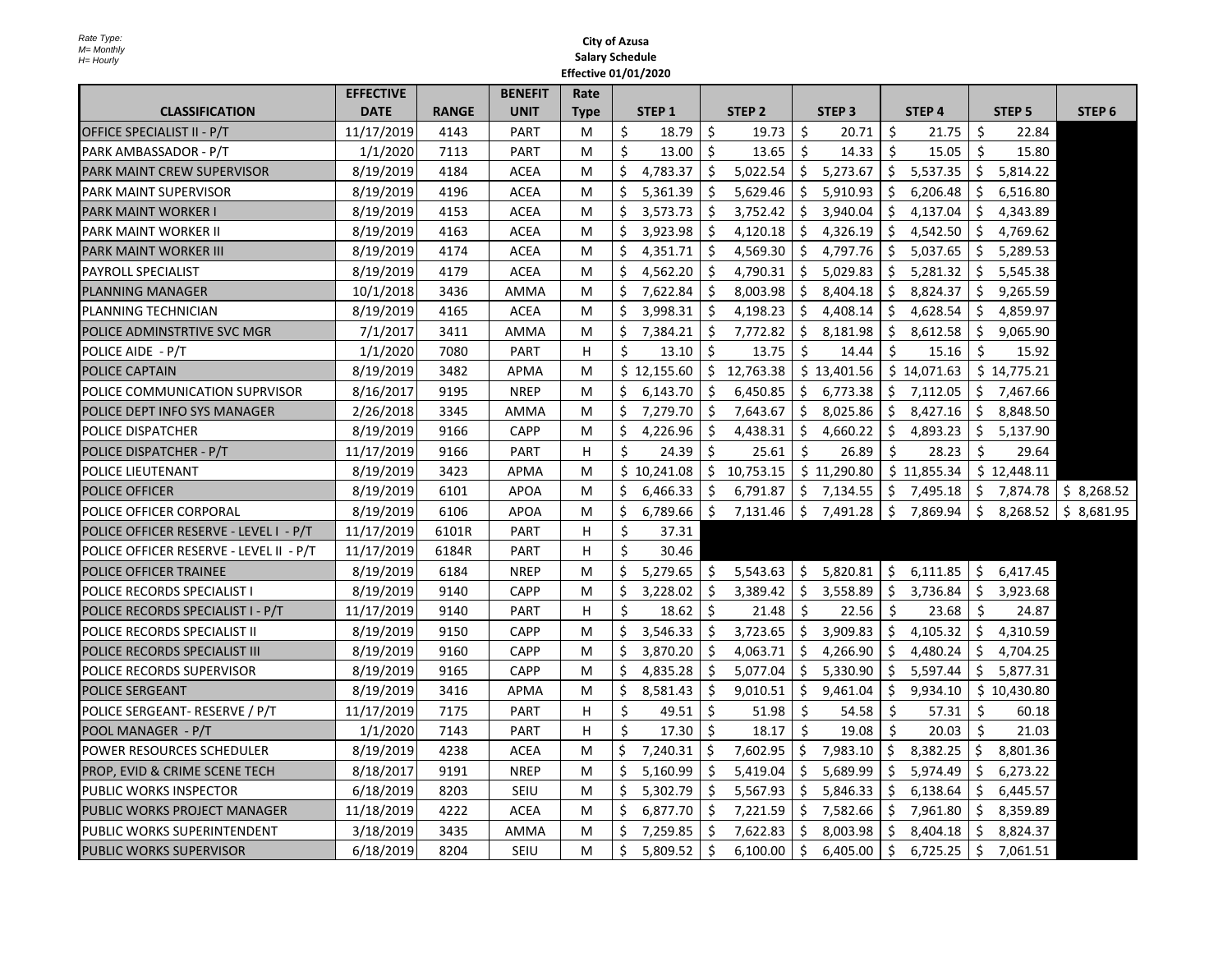|                                      | <b>EFFECTIVE</b> |              | <b>BENEFIT</b> | Rate        |         |                   |     |                   |         |                   |         |                   |     |                   |                   |
|--------------------------------------|------------------|--------------|----------------|-------------|---------|-------------------|-----|-------------------|---------|-------------------|---------|-------------------|-----|-------------------|-------------------|
| <b>CLASSIFICATION</b>                | <b>DATE</b>      | <b>RANGE</b> | <b>UNIT</b>    | <b>Type</b> |         | STEP <sub>1</sub> |     | STEP <sub>2</sub> |         | STEP <sub>3</sub> |         | STEP <sub>4</sub> |     | STEP <sub>5</sub> | STEP <sub>6</sub> |
| PURCHASING AGENT                     | 8/1/2019         | 5187         | <b>IBEW</b>    | м           | Ś.      | 5,423.33          | Ŝ.  | 5,694.49          | Ŝ.      | 5,979.21          | Ŝ.      | 6,278.18          | S.  | 6.592.08          |                   |
| <b>REC SUPER- PARKS OPERATIONS</b>   | 12/19/2017       | 3365         | AMMA           | М           | \$      | 6,450.85          | \$  | 6,773.38          | \$      | 7,112.05          | \$      | 7,467.66          | \$  | 7,841.04          |                   |
| <b>REC SUPER-PROGRAMS &amp; SVCS</b> | 12/19/2017       | 3365         | <b>AMMA</b>    | M           | \$      | 6,450.85          | \$  | 6,773.38          | \$      | 7,112.05          | \$      | 7,467.66          | \$  | 7,841.04          |                   |
| <b>RECEPTIONIST - P/T</b>            | 11/17/2019       | 4143         | <b>PART</b>    | н           | $\zeta$ | 18.79             | Ŝ.  | 19.73             | Ŝ.      | 20.71             | Ŝ.      | 21.75             | Ŝ.  | 22.84             |                   |
| <b>RECREATION AIDE - P/T</b>         | 1/1/2020         | 7063         | <b>PART</b>    | H           | $\zeta$ | 13.00             | Ś.  | 13.65             | Ŝ.      | 14.33             | Ŝ.      | 15.05             | Ŝ.  | 15.80             |                   |
| <b>RECREATION COORDINATOR</b>        | 8/19/2019        | 4151         | <b>ACEA</b>    | M           | \$      | 3,553.80          | Ś.  | 3,731.50          | Ŝ.      | 3,918.08          | Ŝ.      | 4,113.98          | Ś.  | 4,319.68          |                   |
| RECREATION COORDINATOR - P/T         | 11/17/2019       | 7141         | <b>PART</b>    | н           | $\zeta$ | 20.50             | Ŝ.  | 21.53             | Ŝ.      | 22.60             | Ŝ.      | 23.73             | Ŝ.  | 24.92             |                   |
| <b>RECREATION LEADER - P/T</b>       | 1/1/2020         | 7112         | <b>PART</b>    | H           | \$      | 13.65             | Ś.  | 14.33             | Ŝ.      | 15.05             | Ŝ.      | 15.80             | Ŝ.  | 16.59             |                   |
| <b>RECREATION SUPERVISOR</b>         | 8/19/2019        | 4197         | <b>ACEA</b>    | M           | \$      | 5,363.38          | Ŝ.  | 5,631.56          | \$      | 5,913.16          | Ś.      | 6,208.82          | Ś.  | 6,519.26          |                   |
| SENIOR ACCOUNTANT                    | 8/19/2019        | 4211         | <b>ACEA</b>    | М           | \$      | 6,188.05          | \$  | 6,497.45          | \$.     | 6,822.33          | \$      | 7,163.44          | \$. | 7,521.61          |                   |
| SENIOR ADMINISTRATIVE TECHNICIAN     | 8/19/2019        | 4179         | <b>ACEA</b>    | М           | \$      | 4,562.20          | \$  | 4,790.31          | \$      | 5,029.83          | \$      | 5,281.32          | S   | 5,545.38          |                   |
| SENIOR COMMUNITY IMPROVM'T INSP      | 8/19/2019        | 4172         | <b>ACEA</b>    | M           | Ś.      | 5,177.93          | Ŝ.  | 5,436.83          | Ŝ.      | 5,708.67          | \$      | 5,994.10          | \$  | 6,293.81          |                   |
| SENIOR ELECTRIC TEST TECHNCIAN       | 8/1/2019         | 5223         | <b>IBEW</b>    | М           | \$      | 7,613.05          | \$. | 7,993.69          | \$.     | 8,393.39          | \$      | 8,813.06          | \$. | 9,253.71          |                   |
| SENIOR ELECTRICAL ENGINEER           | 7/1/2017         | 3515         | AMMA           | М           | \$      | 8,706.57          | Ś.  | 9,141.91          | \$.     | 9,598.99          |         | \$10,078.92       |     | \$10,582.89       |                   |
| SENIOR INFO TECH ANALYST             | 8/19/2019        | 4214         | ACEA           | М           | \$      | 6,217.25          | \$  | 6,528.11          | \$      | 6,854.52          | Ŝ.      | 7,197.24          | Ŝ.  | 7,557.11          |                   |
| SENIOR INSTRUCTOR GUARD - P/T        | 1/1/2020         | 7110         | <b>PART</b>    | н           | \$      | 15.73             | Ŝ.  | 16.52             | -Ś      | 17.34             | Ŝ.      | 18.21             | Ŝ.  | 19.12             |                   |
| SENIOR LIBRARIAN TECH SVCS           | 10/7/2019        | 4185         | <b>ACEA</b>    | М           | Ś.      | 5,281.31          | Ś.  | 5,545.38          | Ŝ.      | 5.822.65          | Ś.      | 6,113.78          | Ś.  | 6.419.47          |                   |
| SENIOR LIBRARIAN YOUTH SERVICES      | 10/7/2019        | 4185         | <b>ACEA</b>    | M           | Ś.      | 5,281.31          | Ś.  | 5,545.38          | Ŝ.      | 5,822.65          | Ś.      | 6,113.78          | Ŝ.  | 6,419.47          |                   |
| <b>SENIOR MGMT ANALYST</b>           | 7/1/2017         | 3306         | AMMA           | М           | \$      | 5,450.62          | \$  | 5,729.88          | \$.     | 6,131.93          | \$      | 6,472.61          | Ŝ.  | 6,813.26          |                   |
| SENIOR MGMT ANALYST - CMO            | 8/19/2017        | 3306         | <b>NREP</b>    | M           | Ś.      | 5.450.62          | Ś.  | 5,729.88          | \$      | 6,131.93          | Ŝ.      | 6,472.61          | Ś.  | 6,813.26          |                   |
| SENIOR OFFICE SPECIALIST             | 8/19/2019        | 4158         | ACEA           | M           | \$      | 3,744.48          | Ś.  | 3,931.70          | \$      | 4,128.29          | Ŝ.      | 4,334.70          | Ś.  | 4,551.44          |                   |
| SENIOR OFFICE SPECIALIST - P/T       | 11/17/2019       | 4158         | <b>PART</b>    | н           | \$      | 21.60             | \$  | 22.68             | Ŝ.      | 23.82             | \$      | 25.01             | \$  | 26.26             |                   |
| <b>SENIOR PLANNER</b>                | 8/19/2019        | 4207         | <b>ACEA</b>    | М           | \$      | 6,149.30          | \$  | 6,456.77          | \$      | 6,779.61          | \$      | 7,118.59          | \$  | 7,474.52          |                   |
| SENIOR POWER RESOURCES COORD         | 12/19/2017       | 3450         | <b>AMMA</b>    | М           | \$      | 7,602.32          | \$  | 7,982.44          | S       | 8,381.56          | \$      | 8,800.64          | \$  | 9,240.99          |                   |
| SENIOR POWER RESOURCES PLANNER       | 12/19/2017       | 3460         | <b>AMMA</b>    | М           | \$      | 8,534.32          | \$  | 8,961.05          | \$      | 9,409.10          | \$      | 9,879.18          |     | \$10,373.14       |                   |
| SENIOR RECREATION LEADER - P/T       | 11/17/2019       | 7148         | <b>PART</b>    | М           | \$      | 16.01             | Ŝ.  | 16.81             | Ŝ.      | 17.65             | Ŝ.      | 18.53             | \$  | 19.46             |                   |
| SENIOR WATER SYSTEM ENGINEER         | 12/19/2017       | 3436         | AMMA           | М           | \$      | 7,622.84          | Ś.  | 8,003.98          | \$      | 8,404.18          | Ś.      | 8,824.37          | Ś.  | 9,265.59          |                   |
| SITE MANAGER - P/T                   | 1/1/2020         | 7118         | <b>PART</b>    | н           | Ŝ.      | 14.33             | Ŝ.  | 15.05             | Ŝ.      | 15.80             | Ŝ.      | 16.59             | Ŝ.  | 17.42             |                   |
| <b>STORE KEEPER</b>                  | 8/1/2019         | 5172         | <b>IBEW</b>    | M           | Ś.      | 4,635.81          | Ŝ.  | 4,867.61          | Ŝ.      | 5,110.99          | Ś.      | 5,366.53          | Ś.  | 5,634.86          |                   |
| <b>STREET MAINT CREW SUPERVISOR</b>  | 6/18/2019        | 8184         | <b>SEIU</b>    | М           | Ś.      | 4,931.88          | Ś.  | 5,178.47          | \$      | 5,437.40          | Ŝ.      | 5,709.27          | Ŝ.  | 5,994.73          |                   |
| <b>STREET MAINT WORKER I</b>         | 6/18/2019        | 8153         | <b>SEIU</b>    | М           | \$      | 3,674.14          | \$  | 3,857.85          | \$      | 4,050.74          | Ŝ.      | 4,253.28          | Ŝ   | 4,465.94          |                   |
| STREET MAINT WORKER I - P/T          | 11/17/2019       | 8153         | <b>PART</b>    | н           | \$      | 21.20             | \$  | 22.26             | \$      | 23.37             | \$      | 24.52             | \$  | 25.77             |                   |
| STREET MAINT WORKER II               | 6/18/2019        | 8163         | <b>SEIU</b>    | М           | \$      | 4,038.33          | \$  | 4,240.25          | \$      | 4,452.26          | \$      | 4,674.87          | \$  | 4,908.62          |                   |
| <b>STREET MAINT WORKER III</b>       | 6/18/2019        | 8174         | <b>SEIU</b>    | M           | Ś.      | 4,483.08          | Ŝ.  | 4,707.23          | Ŝ.      | 4,942.60          | Ŝ.      | 5,189.73          | Ŝ.  | 5,449.21          |                   |
| <b>TRAINING COORDINATOR</b>          | 8/20/2017        | 9192         | <b>NREP</b>    | М           | \$      | 5,328.75          | \$  | 5,595.19          | \$.     | 5,874.95          | \$      | 6,168.69          | \$. | 6,477.13          |                   |
| TRANSPORTATION DISPATCHER            | 8/19/2019        | 4163         | <b>ACEA</b>    | М           | \$      | 3,923.98          | \$  | 4,120.18          | \$      | 4,326.19          | \$      | 4,542.50          | \$. | 4,769.62          |                   |
| TRANSPORTATION DISPATCHER - P/T      | 11/17/2019       | 7144         | <b>PART</b>    | H           | $\zeta$ | 22.64             | Ŝ.  | 23.77             | $\zeta$ | 24.96             | $\zeta$ | 26.21             | \$  | 27.52             |                   |